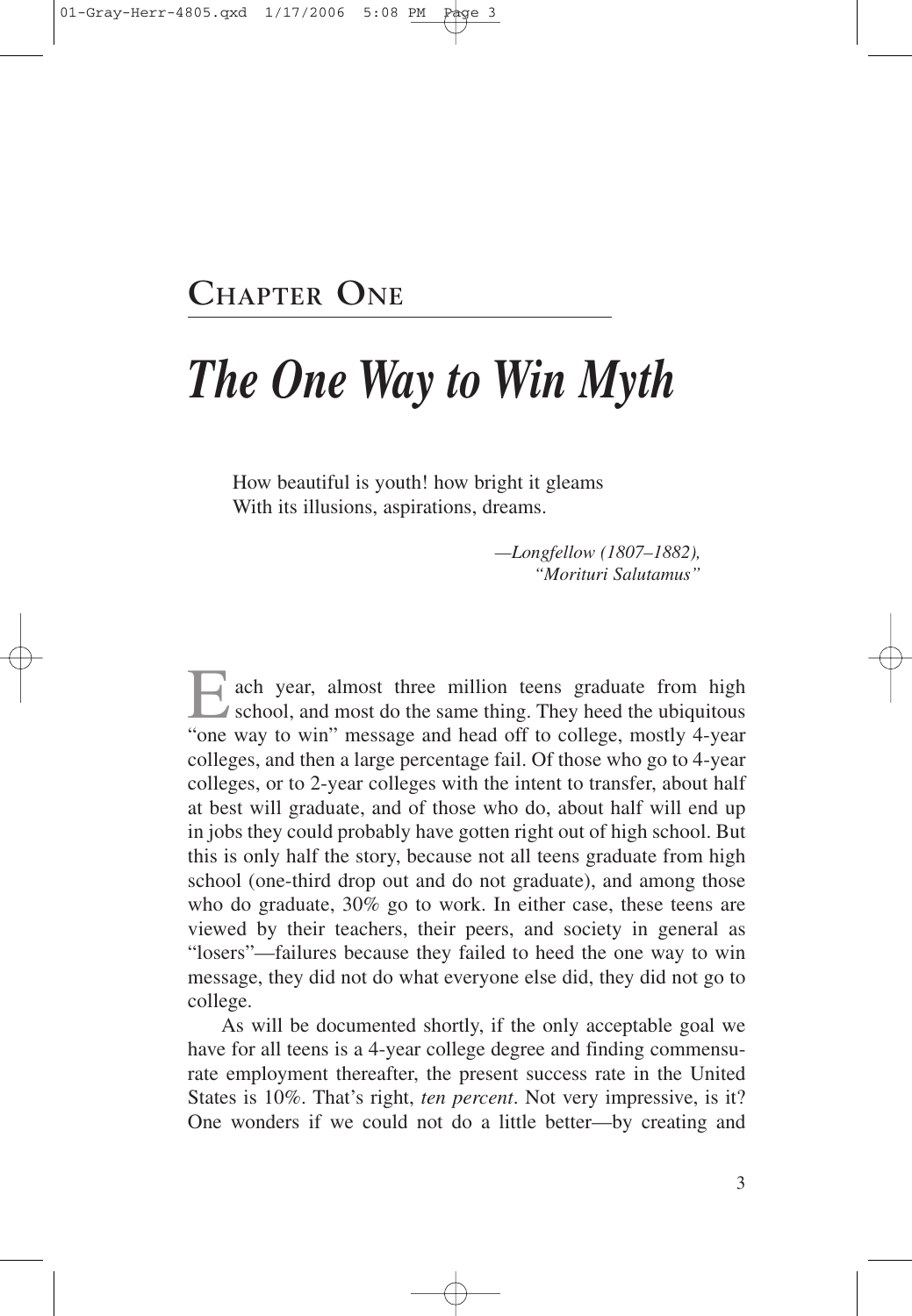valuing other ways to win for some teens, particularly the majority from the academic middle.

### **THE ACADEMIC MIDDLE**

The focus of this book is on today's high school–age youth, though not necessarily all of them. Not the 10% who are already winning: the academically blessed, the kids who take advanced placement or honors courses. These teens are doing just fine; if anything, they already are getting more attention than they deserve. This book is about most of the rest, the largely silent and neglected academic middle: the students who fall in the second and third quartiles of their high school class, those who make up the invisible middle. Sometimes they are referred to as the "unspecial," neither being academically blessed nor fitting into special education categories those whose academic record and college entrance tests predict a questionable future in baccalaureate education (see Chapter 4).

One way to picture those who make up the academic middle is to think back to the last high school graduation you remember: the long line of graduates in caps and gowns, some jubilant, some crying, most just silent and pensive. There were those whose names everyone knew, the so-called "future leaders," the National Honor Society members, those who were heading off to those name brand colleges that are the hope of every parent. But what about all the rest? What about the academically average kids, whose names even their teachers have a hard time remembering? These are the teens who make up the silent middle of their high school class. They exist in every high school, no matter how wealthy or poor, or how urban or rural the district.

Given the present prevalence of the one way to win message that everyone should be preparing to go to college, the tack taken here is to define the middle in terms of how well they are prepared academically for college (see Table 4.3). Using the criteria of the 4-year high school grade point average, courses completed in high school, and College Board tests, and using the most liberal definition of academically prepared, research suggests that at least 60% of high school students who graduate are neither academically prepared for college nor special education students with significant learning disabilities.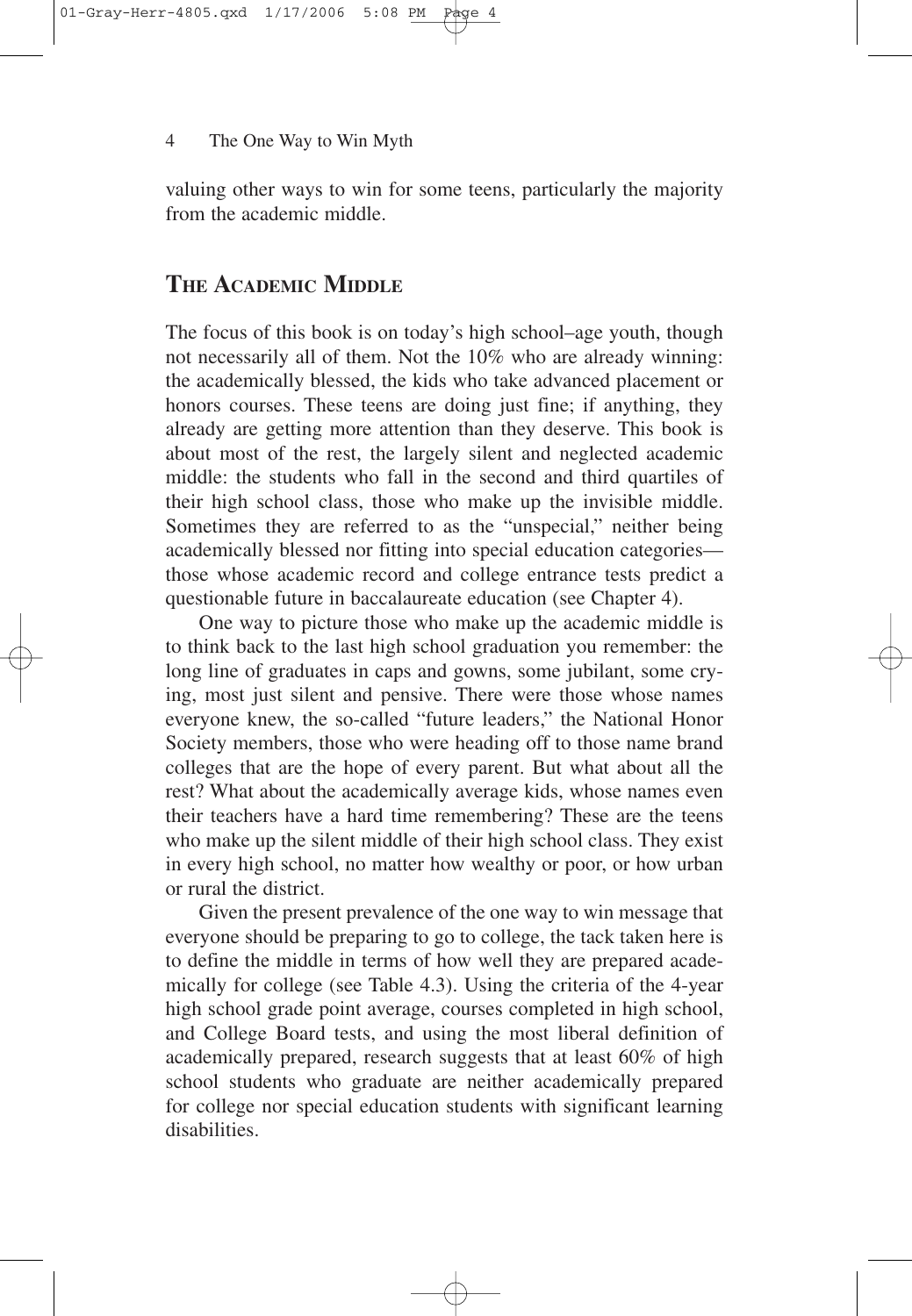Some (30%) of these teens go to work full time, though few will have been prepared to do so by their high school. And the rest? They go to college not really knowing why, except that they do not know what else to do, and despite being somewhat unprepared to handle college-level academic studies. And, of course, most fail with mathematically predictable certainty.

This book is about these teens from the academic middle. They are the real challenge for education reform. Their post–high school plans are largely inconsistent with reality; they are floundering, and ultimately, many end up failing. The objective of this book is to help all those who would—teachers, parents, and policy makers do a better job by creating and valuing "other ways" for these teens to win.

There are, of course, many reasons why teens in the academic middle lose out in high school, starting with the Taylorist idea that they are somehow less important than the academically blessed (see Gray, 1993). This is not, however, the central problem. The core issue is that virtually everyone has come to believe in the "one way to win" paradigm.

### **SECTION I**

### *The One Way to Win Paradigm*

The "one way to win" mentality is best explained by expressed views of teens themselves. Such insights can be gained from the annual national survey of college freshmen (American Council on Education, 2004), as well as survey and other data from the National Center for Education Statistics (NCES). The one way to win paradigm preaches a three-part doctrine (what teens should do when they graduate from high school, why they should pursue this course, and where in the labor force they will find their reward) regarding the path all teens should follow because it is the best chance of leading to future economic success.

### **The One Way to Win Paradigm Defined**

The one way to win proponents have a three-part message for teens.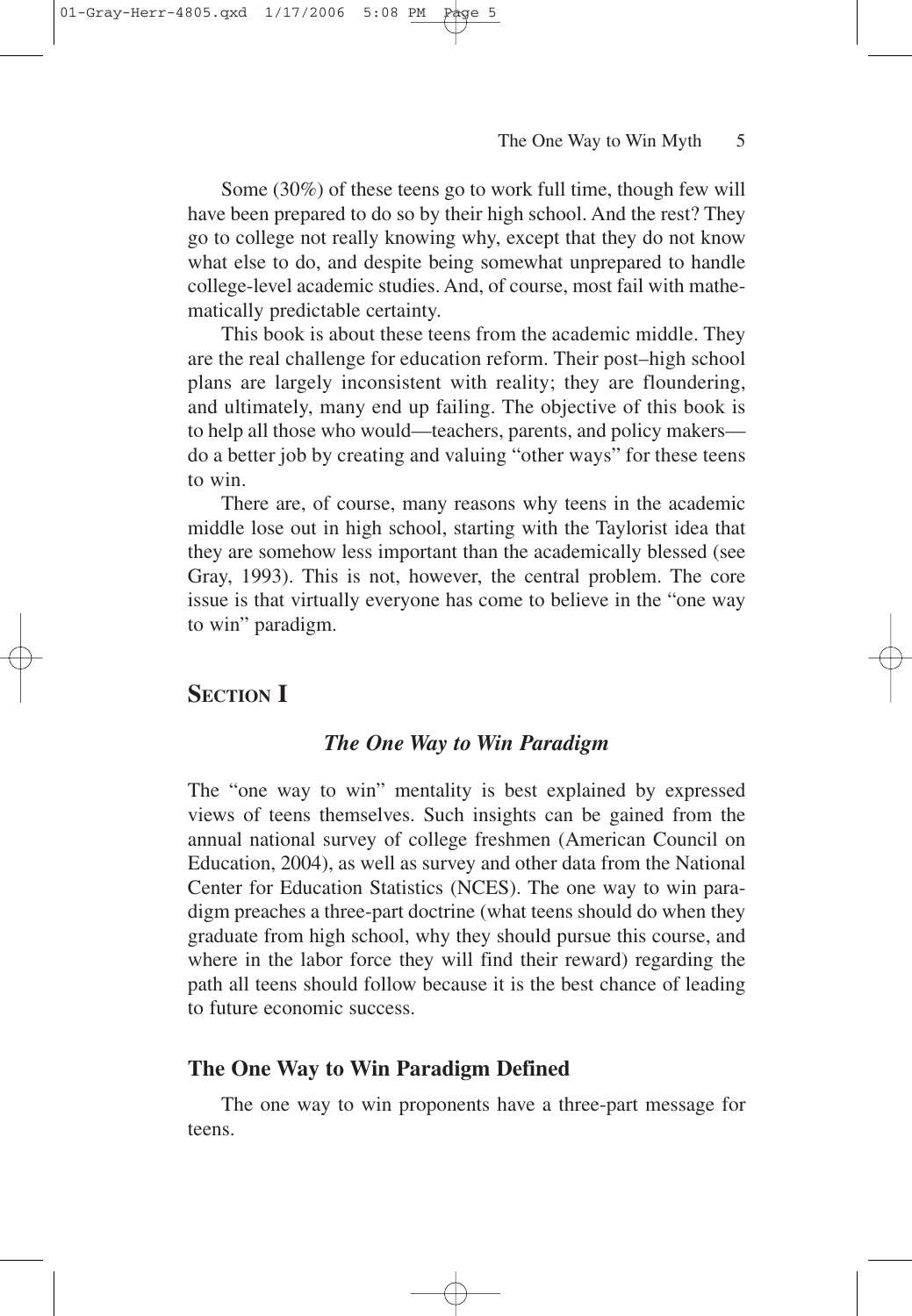1. All teens should pursue a 4-year college degree.

Within two years of graduating from high school, 72% of graduates have enrolled in higher education. Ninety-eight percent of college freshmen in the 2003–2004 American Freshman Survey, for example, were 18 or 19 years old and had just graduated from high school that same year. One might expect that at least half would be pursuing 1- or 2-year associate degrees. Not so! Eighty percent indicated that they expect to earn bachelor's degrees. Only 2% indicated that they planned to study at the pre-baccalaureate 1- and 2-year level in technical fields such health care, information technology, or manufacturing; only 1% of women so indicated.

2. Why? Because it is the only sure way to get a high-paying job.

Most young adults are in college in hopes that it will lead to future economic gain—economists call it "labor market advantage." Table 1.1 reports the results of asking 2003 college freshmen what were important reasons for matriculating. Arguably, four of the top five are economic reasons. In an earlier survey, a somewhat startling 72% of freshmen reported that they already foresaw the need to go to graduate school.

3. Where? In the professional ranks.

When asked what job they would like to have by the time they are 30, high school students overwhelmingly pick professional occupations (see Table 1.2). About half of all young men and more than two-thirds of all young women surveyed as high school seniors pick

|                                        | Total $(\% )$ | Men $(\%)$ | Women $(\% )$ |
|----------------------------------------|---------------|------------|---------------|
| To learn about things that interest me | 73            | 73         | 80            |
| To get a better job                    | 70            | 70         | 70            |
| To get training for a specific career  | 70            | 66         | 73            |
| To make more money                     | 70            | 73         | 66            |
| Parents wanted me to go                | 40            | 37         |               |

Table 1.1 Reasons Noted as Very Important in Deciding to Go to College: 2003 College Freshmen

Plan to go to graduate school: 72%.

Source: Compiled from American Council on Education, 2004.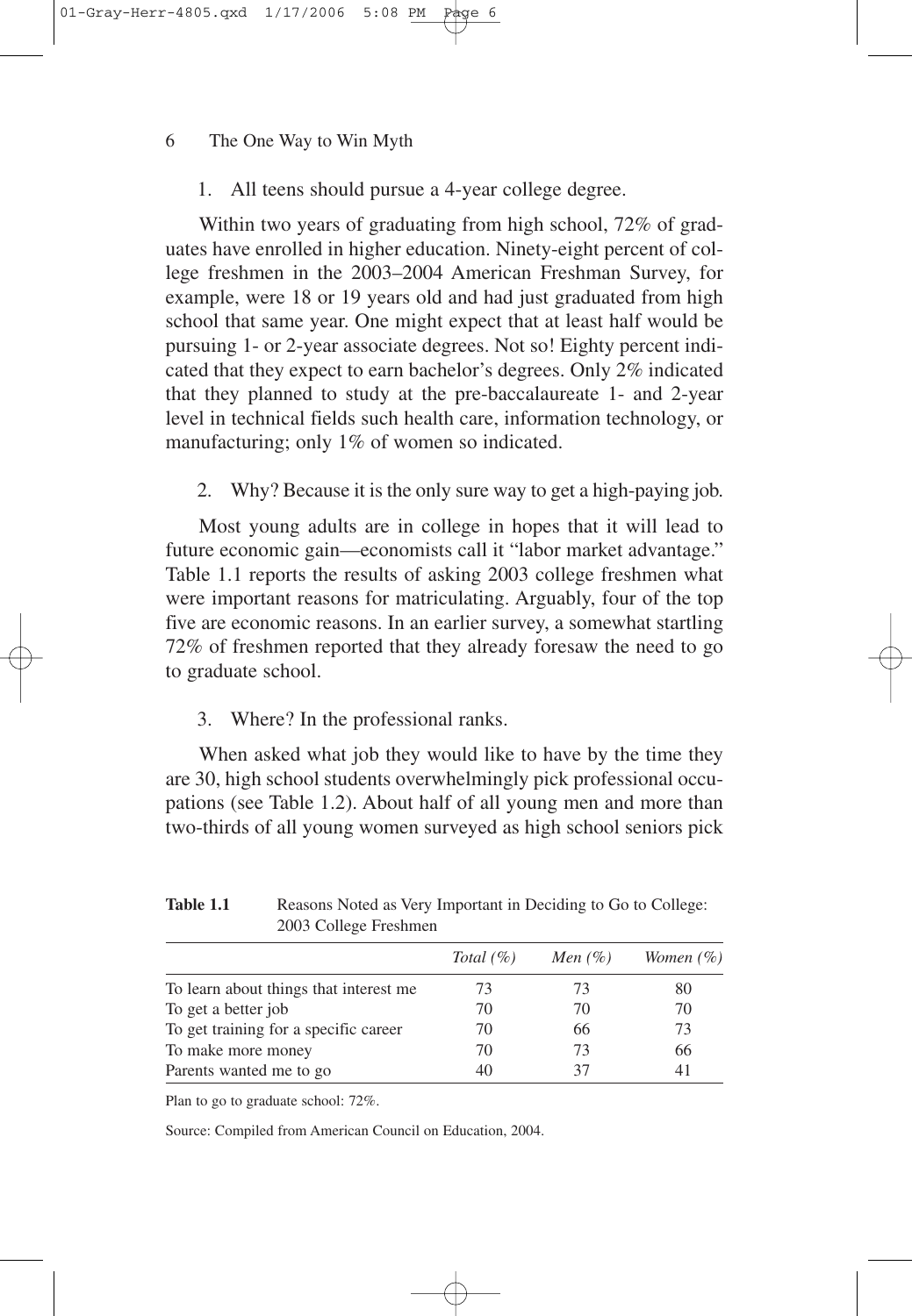| <i>Occupation</i>   | All seniors |       |       | Males |       | Females |  |
|---------------------|-------------|-------|-------|-------|-------|---------|--|
|                     | 1972        | 1992  | 1972  | 1992  | 1972  | 1992    |  |
| Clerical            | 14.2        | 3.5   | 1.9   | 1.2   | 25.5  | 5.7     |  |
| Craftsman/trade     | 7.5         | 2.8   | 15.1  | 5.3   | 0.5   | 0.3     |  |
| Farming             | 1.6         | 1.0   | 2.7   | 1.6   | 0.6   | 0.4     |  |
| Homemaker           | 3.1         | 1.2   | 0.0   | 0.1   | 5.9   | 2.2     |  |
| Laborer             | 2.5         | 0.8   | 4.9   | 1.4   | 0.3   | 0.1     |  |
| Manager             | 3.1         | 6.0   | 5.1   | 6.6   | 1.3   | 5.4     |  |
| Military            | 2.4         | 3.2   | 4.1   | 5.6   | 0.8   | 0.8     |  |
| Operative           | 2.3         | 1.2   | 3.9   | 2.1   | 0.8   | 0.2     |  |
| Professional        | 45.4        | 59.0  | 41.8  | 49.3  | 48.8  | 68.8    |  |
| Proprietor          | 1.8         | 6.7   | 3.2   | 8.7   | 0.5   | 4.8     |  |
| Protective services | 2.2         | 4.1   | 4.2   | 6.9   | 0.4   | 1.4     |  |
| Sales               | 3.0         | 1.9   | 2.7   | 2.3   | 3.3   | 1.5     |  |
| Service             | 4.2         | 2.6   | 1.6   | 0.6   | 6.7   | 4.6     |  |
| Technical           | 6.6         | 6.0   | 8.8   | 8.4   | 4.6   | 3.7     |  |
| <b>Total</b>        | 100.0       | 100.0 | 100.0 | 100.0 | 100.0 | 100.0   |  |

| <b>Table 1.2</b> | Percentage of High School Seniors Who Expected   |
|------------------|--------------------------------------------------|
|                  | to Be Employed in Various Occupations, by Gender |

Sources: Compiled from *National Longitudinal Study, 1972 (base year),* by the National Center for Educational Statistics, 1972, Washington, DC: U.S. Department of Education; and *National Educational Longitudinal Study of 1988, 1992 Second Follow-Up,* by the National Center for Educational Statistics, 1992, Washington, DC: U.S. Department of Education.

Note: Percentages may not add to 100 due to rounding.

professional occupations. Only 8.4% of males and 3.7% of females indicate aspirations in technical occupations. In a period of significant and growing skill shortages in skilled blue/gold-collar occupations, it is noteworthy that only 5% of males and virtually no females (0.3%) expected to be employed in the highly lucrative and in-demand skilled craft careers. As a result, many industries are experiencing skill shortages, which can only be solved by importing non-nativeborn workers or transferring the work overseas.

With this final piece of information about high school graduates' career plans, the "operational definition" of the one way to win paradigm is complete.

The one way to win paradigm is the belief that the only hope for future economic security for today's youth is to earn at least a 4-year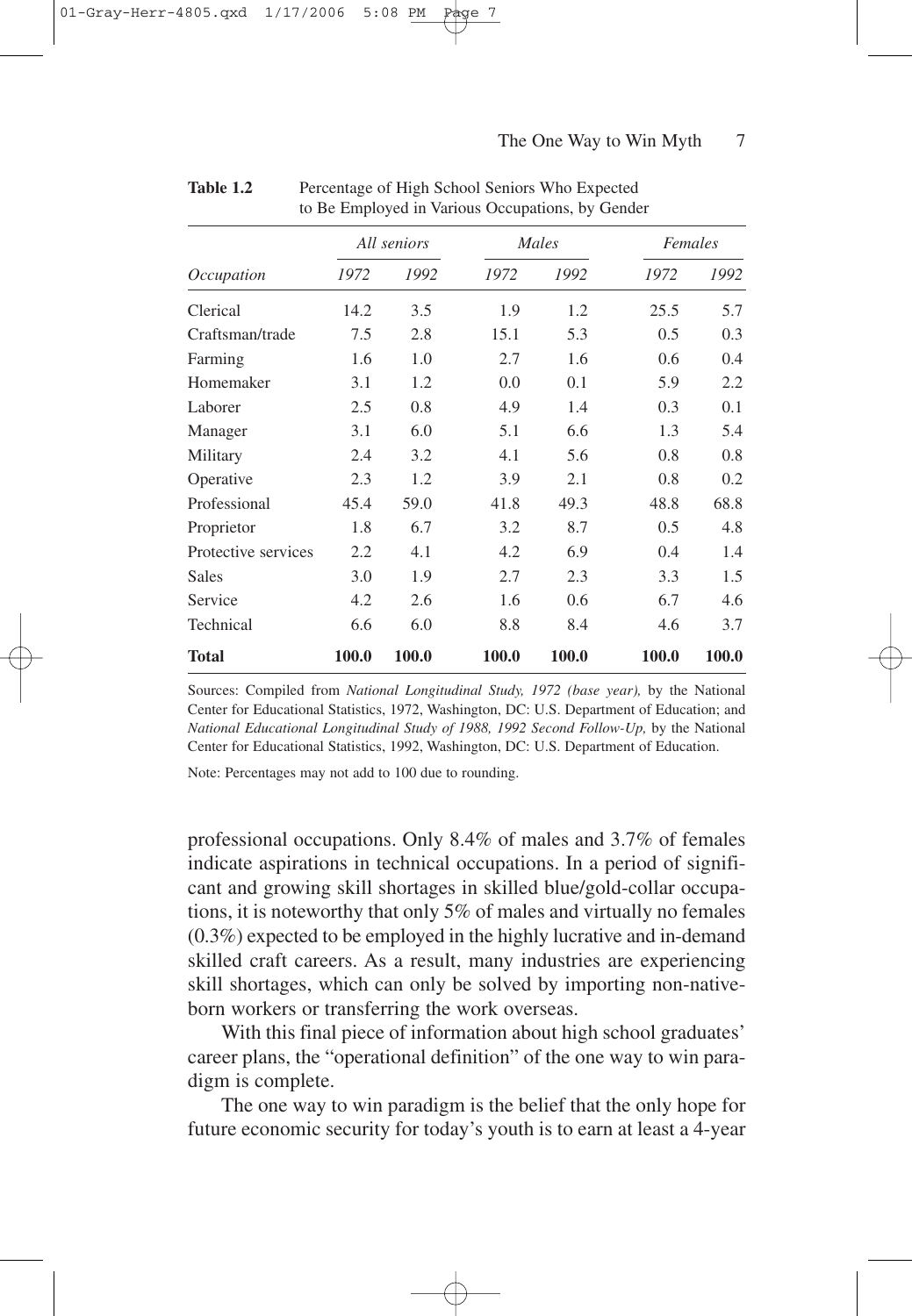college degree because it will lead to a good-paying job in the professions.

The extent to which all high school graduates appear to be internalizing the one way to win paradigm, or at least the get a baccalaureate degree part, is truly astonishing. The most recent Department of Labor Projections predict a steady decline in the percentages of recent high school graduates who pursue anything but a 4-year degree. In a 2003–2004 survey of entering college freshmen, 98% indicated that they planned to get at least a bachelor's degree; 74% were already planning on graduate study.

Equally intriguing, if not depressing, is to realize that it is the one way to win message that is at the heart of present educational reform efforts and the federal No Child Left Behind legislation. Preparing everyone for college is the goal of this legislation (*Vocational Training News,* 2004). While the title may suggest each child deserves individual attention, the legislation in truth suggests a one way to win fix for all.

*Merriam-Webster's Collegiate Dictionary* (2004) defines *mania* as "excessive or unreasonable enthusiasm." The current enthusiasm for a 4-year college degree is excessive and unreasonable; thus it does not seem unjust to suggest it is manic in nature. It is excessive because it is expressed without any consideration of the reality that not all teens are blessed with the academic talent to do college-level work or mature enough to pursue college at age 18, or that many just plain do not like school.

Furthermore, the one way to win mantra and the legislation that flows from it ignore the reality that while most teens indicate that they want to go to college to get a good-paying job, very few have taken the time to think about the details of such a goal and to consider in particular the reality that the economy will not generate enough jobs that pay them a college-level wage even if they were successful in completing a baccalaureate degree. Most teens aspire to the professional ranks, but only 21% of all jobs in the United States require a 4-year degree or higher; in fact, only 12% require just a 4-year degree. Meanwhile, less than 2% of teens aspire to preprofessional technical careers, which are among the fastest-growing and largest sources of high skills employment in the economy.

But the teens themselves are not necessarily to blame for such restrictive and unrealistic views regarding future career opportunity. Adults share much of the fault. It is the adults who preach the one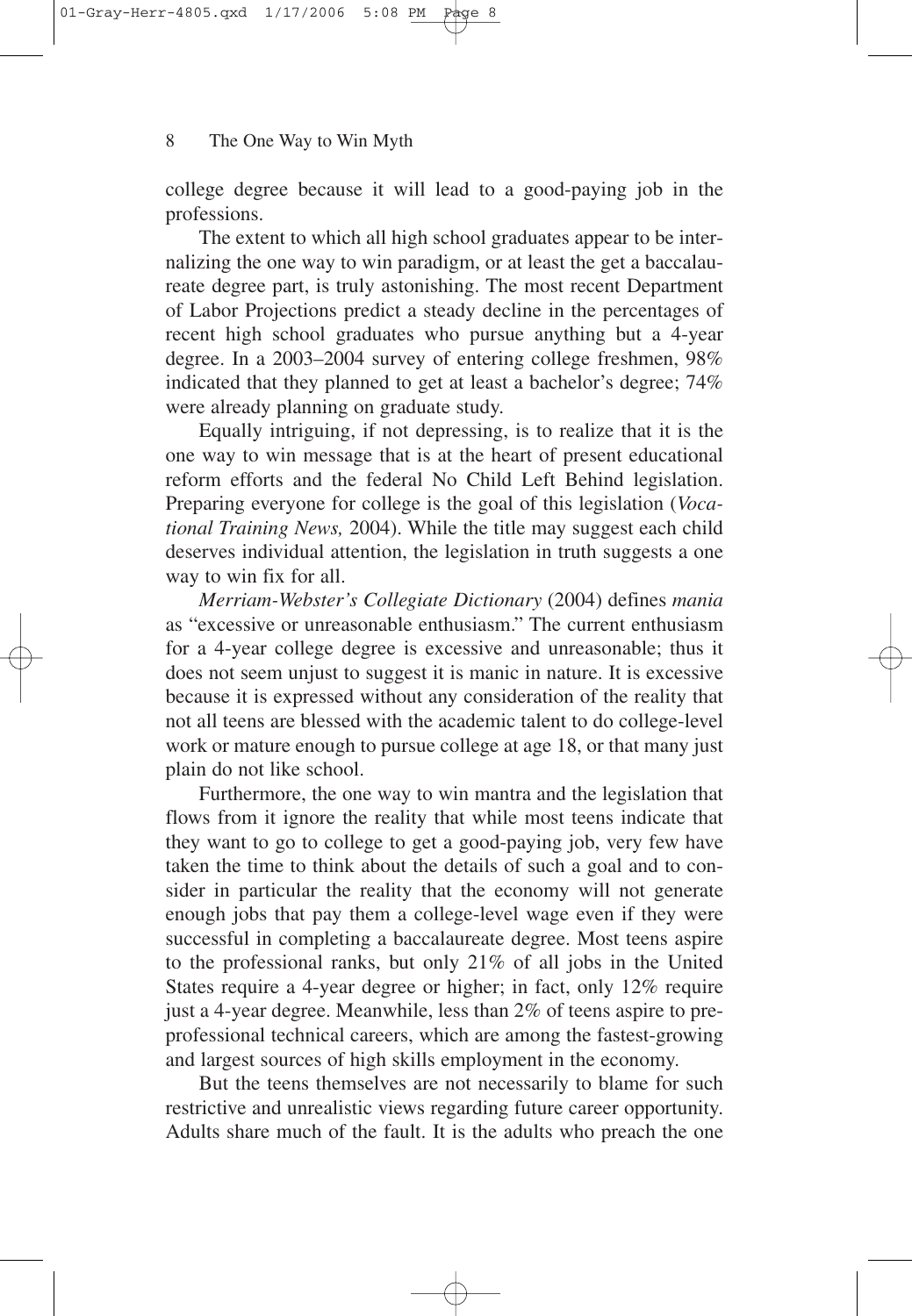way to win message to all and who are unwilling to accept alternative education and career choices. The fact is that many teens go to college because they have no idea what they want to do or what options are available other than attending a 4-year baccalaureate degree program. It is what their parents want, so they apply, and with few exceptions, getting admitted somewhere is all but guaranteed. Higher education, particularly at the university level, has become the default decision for today's youths and their parents as well. Not knowing what else to do, they head off to college with about the same level of commitment as if they were going from middle school to high school. And then most, particularly those from the academic middle, end up failing.

### **SECTION II**

### *The Human, Financial, and Economic Development*

So what? you may ask. Who cares if the majority of teens from the academic middle of American high schools go to college, despite being academically unprepared and lacking even the most rudimentary career motives? After all, it's a free country; it is their and their parents' decision to make, isn't it? And it is true that this would not be a cause for general concern—or none of our business, for that matter—were it not for the facts that (1) students are mostly subsidized with public money, not just spending their or even their parents' money, and the majority of higher education costs are borne by the taxpayers, many of whom never have kids in college; (2) most teens from the academic middle who try the one way to win route are not academically qualified in the first place and thus fail; and (3) the whole situation has led to the country's having to rely on non-native-born immigrants to fill many of the most critical jobs in the economy, thus creating potential for serious long-run negative impacts on the nation's economic health. While public opinion pollsters report that the public generally agrees that "all students who are capable should go to college" and are willing to support this with tax dollars, few understand that probably at least half who go to college are not qualified and/or have no idea why they are going, except that they do not know what else to do. One doubts that the public would be so generous with its tax dollars were this reality widely known.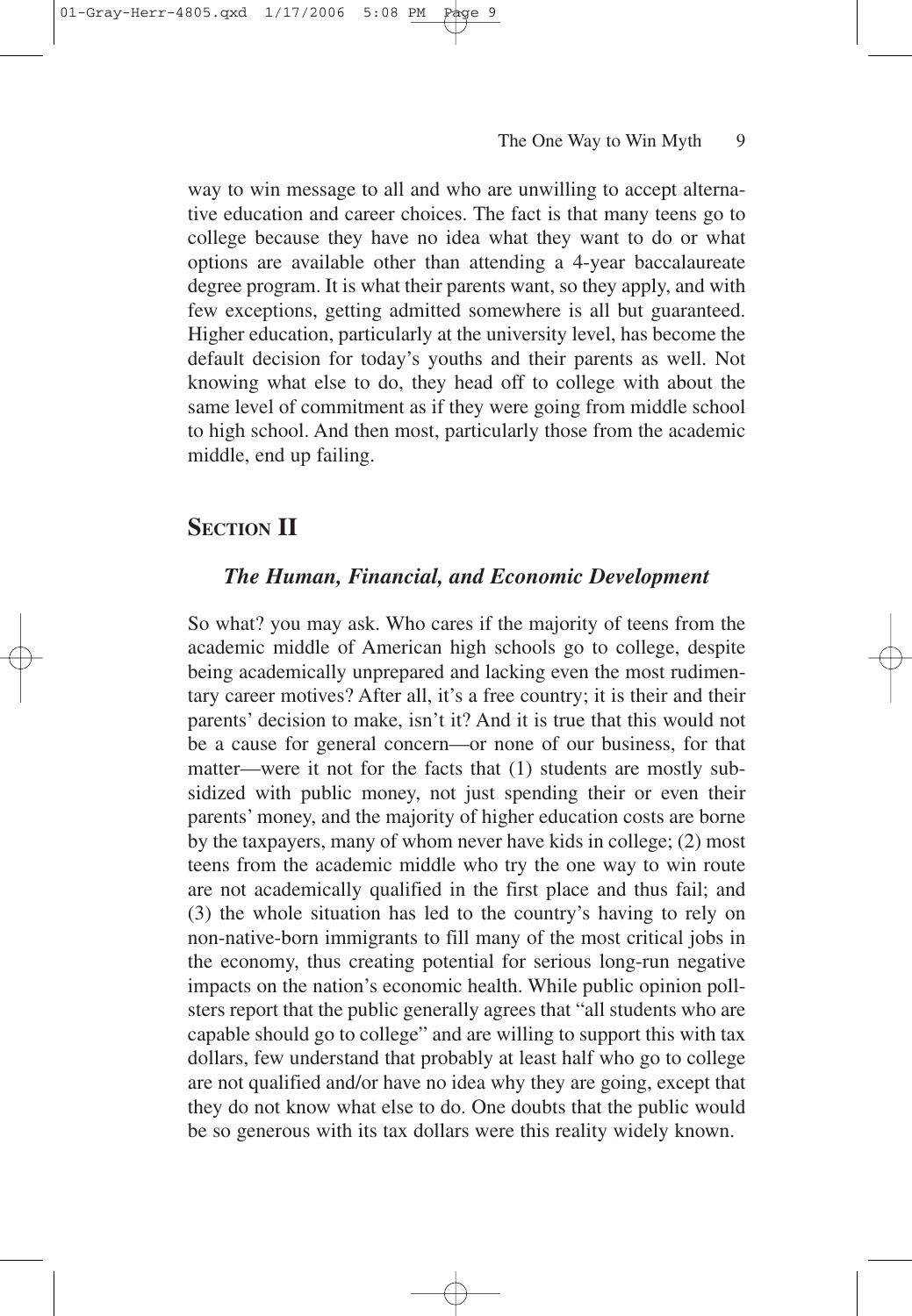### **COSTS OF THE ONE WAY TO WIN PARADIGM**

For the academically blessed (the top 20%—those who attend a so-called medallion or prestigious college or at least a college employers may have heard of), the one way to win paradigm makes sense. The rest would be wise to at least consider other alternatives, and the nation would be wise to provide, promote, and value those who pursue these alternatives.

Wise because there are human costs, financial dollars and cents costs, and economic development costs associated with the one way to win mentality. Wise because the one way to win paradigm is not benign for many students. It is not like trying out for the senior play or some athletic team in high school where, in the long run, the stakes, win or lose, are not a big deal. But pursuing the one way to win paradigm without adequate academic qualifications or at least tentative career motives has long-run consequences, and they are a big deal. The resulting costs accrue to the students, their parents, and society.

And let us not forget the more than half of all teens who either drop out of high school or do not go to college. The one way to win philosophy, as will be pointed out below, hurts them as well, even though they never see a college dorm.

### **THE HUMAN COST OF THE ONE WAY TO WIN PARADIGM**

There is a fundamental problem with the one way to win philosophy. If the only way to win is to get a 4-year college degree in hopes that it will lead to a high-paying job in the professional ranks, then at best, only 1 in 10 high school graduates will win.

To illustrate this problem, let us imagine a typical ninth grade classroom of 20 teenagers and, using national data, project how many, under present educational policy, will win the one way to win game.

As illustrated in Figure 1.1, the first reality is that the national dropout rate in the United States is now 33%. The dropout rate has increased in all but seven states since the beginning of the 1990s. Six of the original teens will not graduate from high school. Importantly, the dropout rate has risen at the very time states have added more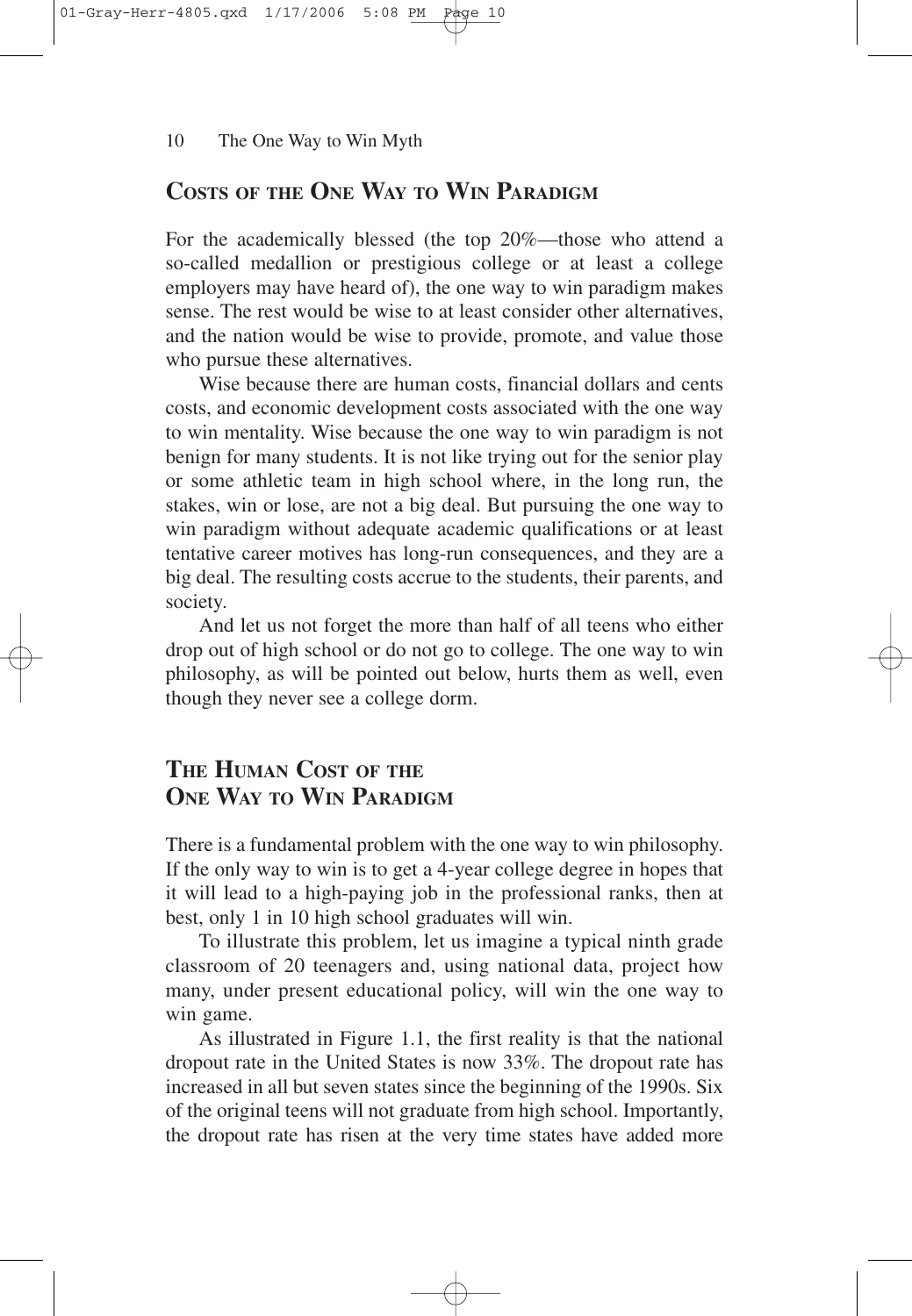

#### **Figure 1.1** Human Cost of the One Way to Win Paradigm

Note: Illustration by Kee Ho Choi.

graduation and testing requirements and de-emphasized alternatives such as career and technical education (CTE). As a result, it is difficult not to conclude that there is a cause-and-effect relationship and to conclude that public policy based on the one way to win mentality makes some kids liabilities; they leave school and no one much cares.

The second reality is that even during the economic boom years of the 1990s, a persistent 30% of high school graduates went directly to work, and this statistic is not likely to change soon. Thus, of the 14 from the original 20 that do graduate from high school, 30% will go to work directly after high school.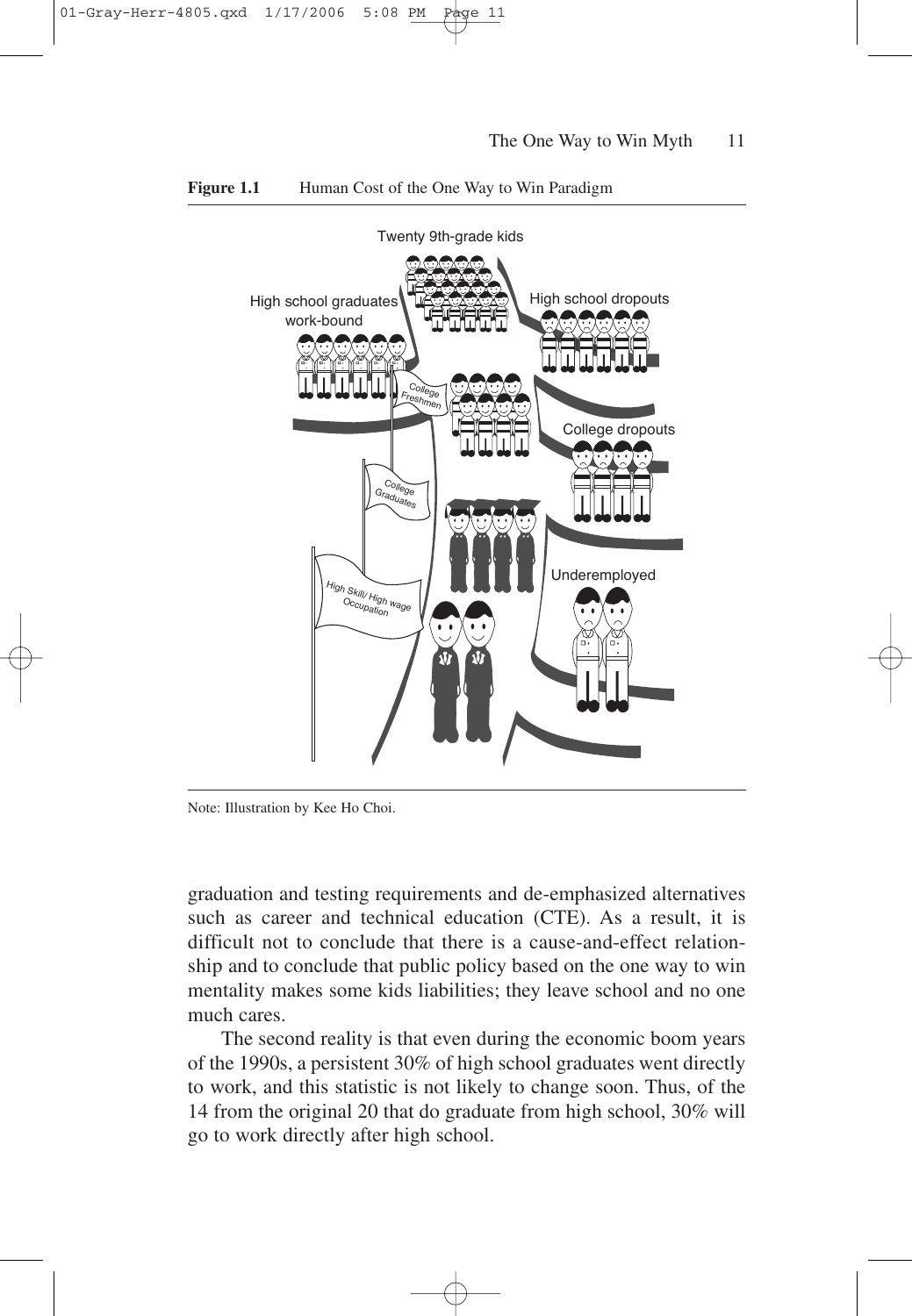We have now accounted for one half of all entering ninth graders. Half of all teens who start the ninth grade in public high school either drop out or go to work, not college, when they graduate.

It is hard to see how the one way to win philosophy will lead to education programs that will help them. In fact, if anything, this philosophy and the educational policies it spawns, such as No Child Left Behind legislation, seem mostly to ignore these kids or even to justify their neglect and the elimination of programs—such as high school CTE—that could serve them by providing occupational skills that pay well and are in demand.

The third reality is that the national combined dropout rate from 4-year colleges and 2-year transfer programs at community college is at best 50%. By one estimate, only 18% of entering high school ninth graders will earn a 4-year college degree. Thus, of the 10 teens in the original ninth grade class who went to college, 5% or 25% of the original group of 20 will graduate from college. Was the college experience of benefit to the 5 who did not graduate? Probably not. The research is clear that the labor market benefits from college go only to those who graduate. One thing that is clear, however, is that the experience was not free. The majority of students who drop out of college do so with student loan debt and statistically are the most likely to default on their student loans.

The final reality is that while we might suppose that the 5 young adults who earn a university degree are the winners, the well-kept secret is that there are not enough 4-year college-level jobs to go around; in fact, there are almost twice as many 4-year college graduates as there are job openings that require this level of education. The most recent studies suggest that 43% of today's 4-year college graduates end up in jobs that do not require this level of education or have career potential. Colleges love to report how many graduates find jobs; what they do not report is what kinds of jobs the graduates end up in. Do the jobs pay a wage that justifies the expense of college, or could students probably have gotten the jobs directly out of high school?

This leaves 2 of the original 20 ninth graders who win. Just 2. Losers in the world dominated by the one way to win message outnumber winners 9 to 1. Such a waste! And while among the 18 losers, some will, in fact, do just fine economically, but they are nonetheless often stereotyped as inferior and looked down upon, and they know it.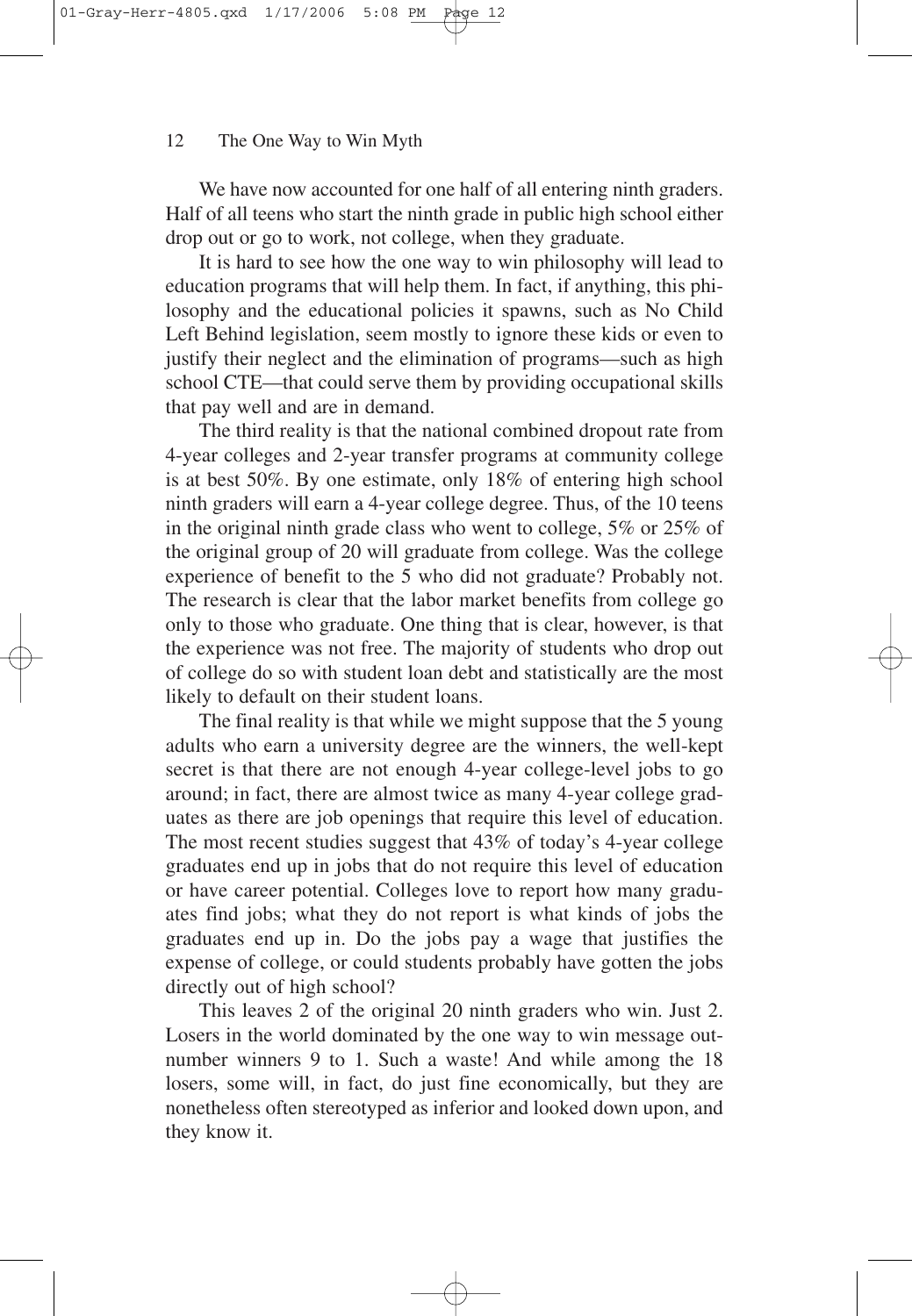### **The Rope Climbing Allegory**

A less publicized but more insidious and cruel human cost that results from the one way to win mentality is the resulting pejorative attitude toward all who do not pursue and earn a 4-year college degree or who get one but end up in low skill/low wage employment. To illustrate the human cost of the one way to win paradigm when preached to all kids of all ages, let us recall an experience some of us may have had in elementary school—an experience where most of us were losers and many of us had no hope of ever succeeding and remember how that situation felt. Some kids must also feel the same way in high schools that value only one way to win.

If you attended an elementary school that had a gym, chances are that unless it was a new one, it was equipped with what was then standard physical education equipment, namely, a set of exercise ropes that hung from the ceiling. Their use was quite limited (once or twice a year) and, in today's litigious times, a bit alarming. Specifically, the ropes were used to test fifth and sixth graders' rope climbing skills by seeing if they could shinny up the rope to the gym ceiling.

Once or twice a year, students were marched down to the gym, the PE teacher would fiddle with some little rope on the wall, and down would come the big ropes from the ceiling. Of course, safety equipment was provided. It took the form of gray, dusty mats that were at most two inches thick and, even to an elementary school kid, not very reassuring.

To this day, it is not clear exactly what the point of this experience was. We never practiced rope climbing, we never did math problems related to rope climbing, and we did not read about famous people who climbed ropes.

The important point, though, of this allegory is that there was only one way to win or to pass the rope climbing test: climb to the top of the rope. Getting just a little off the ground or even partway up did not count. Nothing else was valued except total success in climbing all the way up to the ceiling of the gym. The way this rope climbing in gym class was conducted is similar to the way society values only the one way to win goal of pursuing a 4-year degree and nothing else.

Of course, some kids, not many but a few, approached the ropes with confidence and proceeded to shinny to the top. It was, to the rest of us, something close to mystical; we were awestruck. Looking back on it today, it would seem some kids were just blessed with rope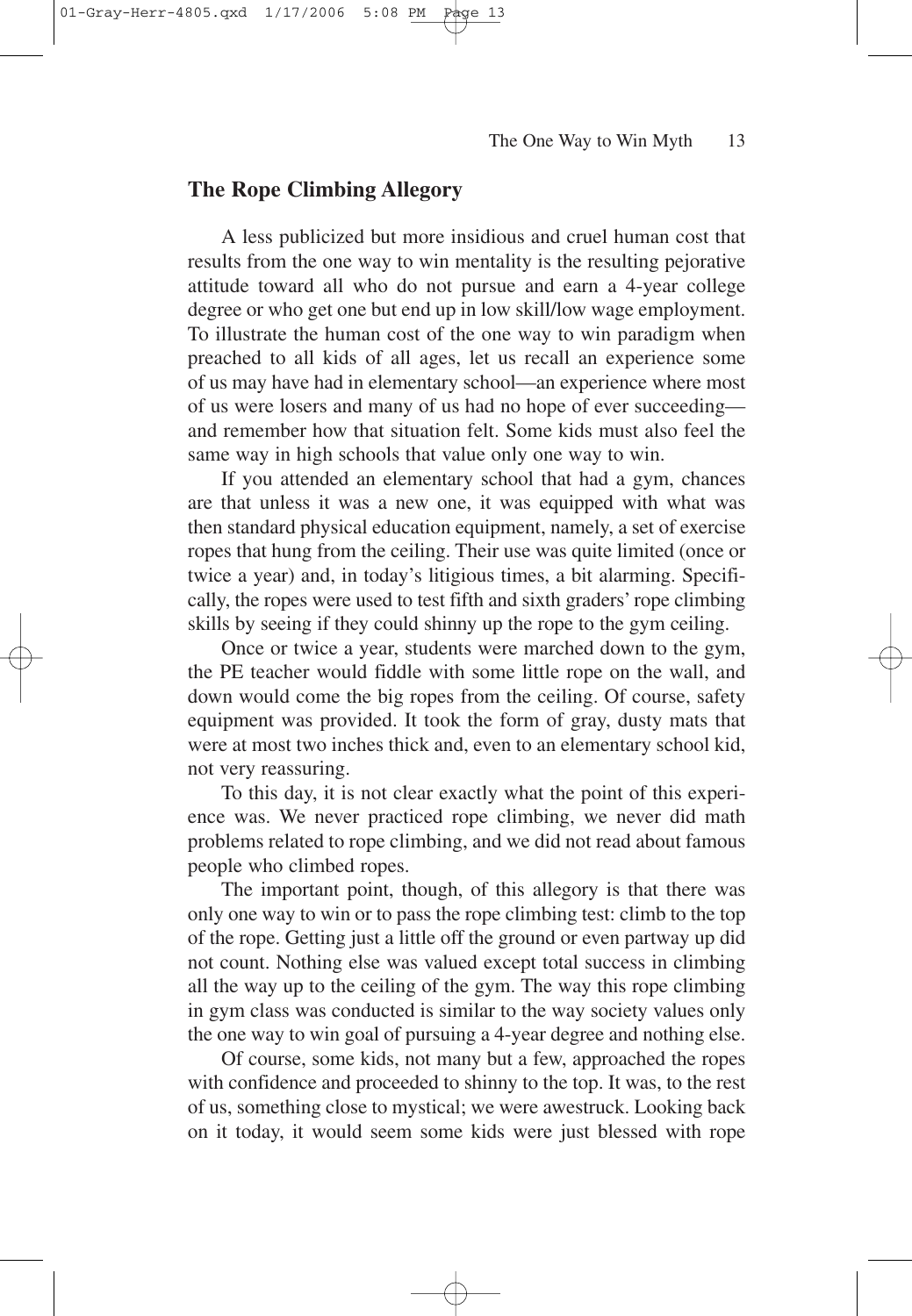climbing intelligence: they did not practice rope climbing, it was not something they worked at, they could just do it. And, of course, because it was the only way to win, these kids got much praise for their achievement. It reminds one of what must be the experience of high school students who are academically blessed at birth. Many of these students do not have to study much at all in high school, but they do very well and become the stars of every graduating class.

But what about the rest of the student population, those who were not born blessed with rope climbing intelligence? We got a chance to fail in front of everyone else. We were certified failures in rope climbing. For those of us who could hardly get off the ground, the rope climbing test was not a very motivating experience.

The problem was that to those of us who were weak or fat, there was, in our eyes, no hope that we would ever be able to climb the ropes. For many of us, the only effect of the experience was to confirm that we hated gym, and similarly, many teens who find academics difficult learn to hate school as well. Clearly this was a scene we were never going to be a part of, so why bother? In fact, if we had a choice, we would not have gone to the gym at all; we would have in effect dropped out of the whole experience. The point is that this is how many kids in the academic middle view high school. What we want them to do, they view as impossible; in turn, what they want to do (go to work, go to technical schools, etc.) and what they can do are not valued, so they either stop coming to school or they come and go through the motions. Educators label them as unmotivated, but in fact, their attitude is the same as those of us who knew we could never pass the rope climbing test nor would we want to if we could; to some of us, climbing to the top of the gym on a rope was terrifying even if we could have done it. Likewise, teens in today's high schools who do not buy the one way to win idea are alienated, left out, unmotivated, and looked down upon. It is not right!

### **THE DOLLARS AND CENTS COST TO STUDENTS AND THEIR PARENTS**

The one way to win mentality that has gripped the nation might not be a concern—or at least as much of a concern—if students and parents were spending just their own money and they found it affordable. In reality, however, and despite efforts by higher education to debunk the truth, college is costly; college costs continue to increase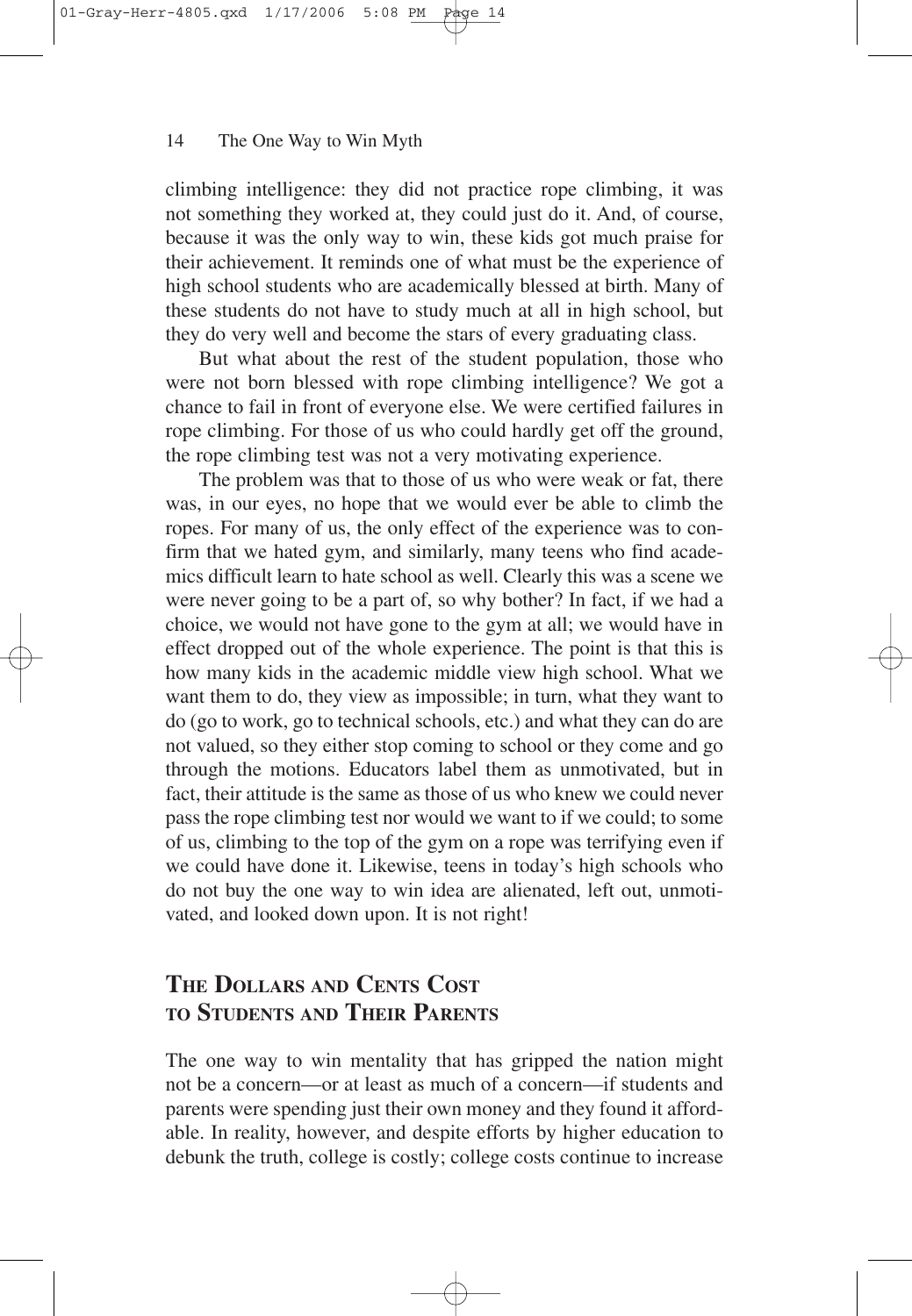at rates higher than inflation. Between 1986 and 1996, tuition, room, and board increased 20% at public institutions and 31% at private. According to the College Board Annual Survey (2004), college costs rose 14% in 2003–2004 and another 10% in 2004–2005. More important is the ability of families to pay. To paraphrase research by the NCES (1998), after a period of decline in the 1960s and 1970s, tuition, room, and board rose to 15% of family income at public institutions and 42% at private. For a family at the 10th percentile of family income, it amounts to 32% of income at public and 88% of income at private colleges.

A second reality of higher education costs is that now, the majority of all full-time students need financial aid. According to the NCES (1998), 76% of all full-time undergraduate students in 2003– 2004 received financial aid. More important, financial aid is today just a code word for debt. In the 1970s and even the early 1980s, only a small part of a student financial aid package was loans, whereas now, it is closer to two-thirds. Of the full-time students receiving financial aid in 2003–2004, 62% of the aid was student loans that must be paid back. The States Higher Education Research Project (Gross, 2004) reports that based on normal public sector lenders' standards, 39% of students who graduate do so with "unmanageable" student loan debt and thus will have poor credit ratings the day they graduate. Forty percent of graduates leave with a debt equal to or greater than \$20,000.



**Figure 1.2** Grants and Loans as a Percentage of Total Aid, 1994–2004

College Board (2004). Trends in Student Aid 2004. Princeton, NJ. Author.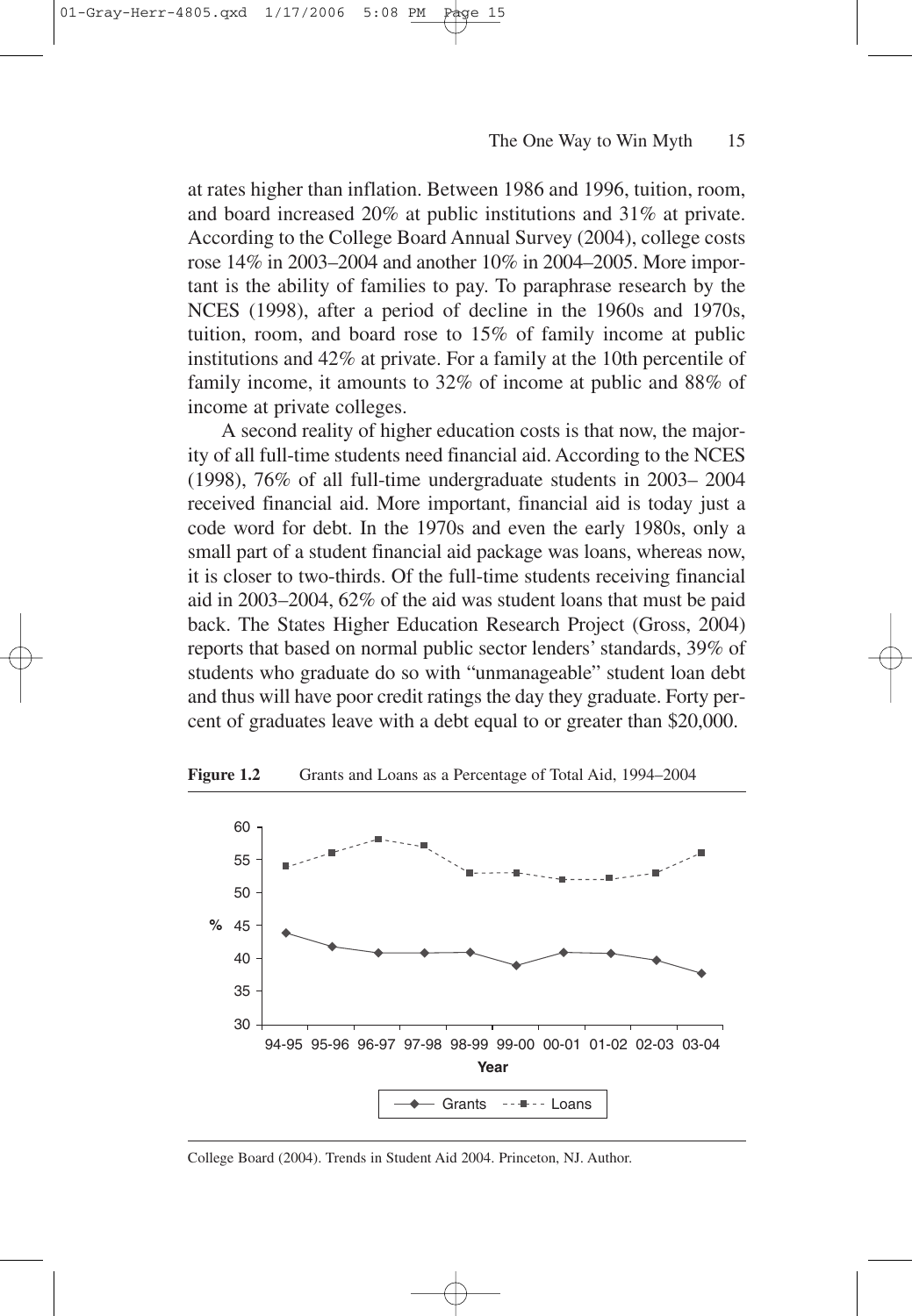### **THE DOLLARS AND CENTS COST TO THE PUBLIC**

Although the rising cost of higher education for students and parents is well publicized, the cost to the taxpaying public through direct government aid to institutions and financial aid to students is not. At public institutions, state and federal governments pay the largest part of the costs. Federal and state appropriations/grants and contracts account for 62% of revenues at public universities and 65% at public 4-year colleges. This does not include financial aid to students; the federal government alone allocates billions for financial assistance and guaranteed loans to students in higher education. These expenditures have, for a long time, gone unquestioned. No longer! Facing a \$4 billion shortfall in 2005, the U.S. Office of Education changed the funding guidelines to save money, making an estimated 89,000 students no longer eligible for financial assistance from the federal government.

Particularly at the state level, elected officials are beginning to ask what they are getting for their multibillion-dollar investment in higher education and student financial aid. If the goal is to provide opportunities for graduates, how much opportunity is being created as indicated by job placement? If the goal is to stimulate economic growth, are the degrees awarded consistent with the labor market needs of the state? These are increasingly issues of accountability directed to officers of higher education institutions.

When state officials charged with oversight of higher education examine the outcomes of the public investment in higher education, they typically find all the predicted results of the one way to win mania. Specifically, they find that (a) the vast majority of enrollment is in 4-year degree programs or 2-year general studies transfer programs, (b) graduation rates are 50% or lower, (c) students take longer and longer to graduate, (d) growing percentages of graduates are underemployed, (e) the degrees awarded are out of sync with the economic development needs of the state, and (f) many graduates leave the state. As a result, a few states are implementing performance funding (Schmidt, 1999), which is based on graduation rates, employment rates, and successful certificate exams passed.

### **THE ECONOMIC DEVELOPMENT COST**

While the primary casualties of the one way to win philosophy are teens and the most visible costs are best defined in dollars and cents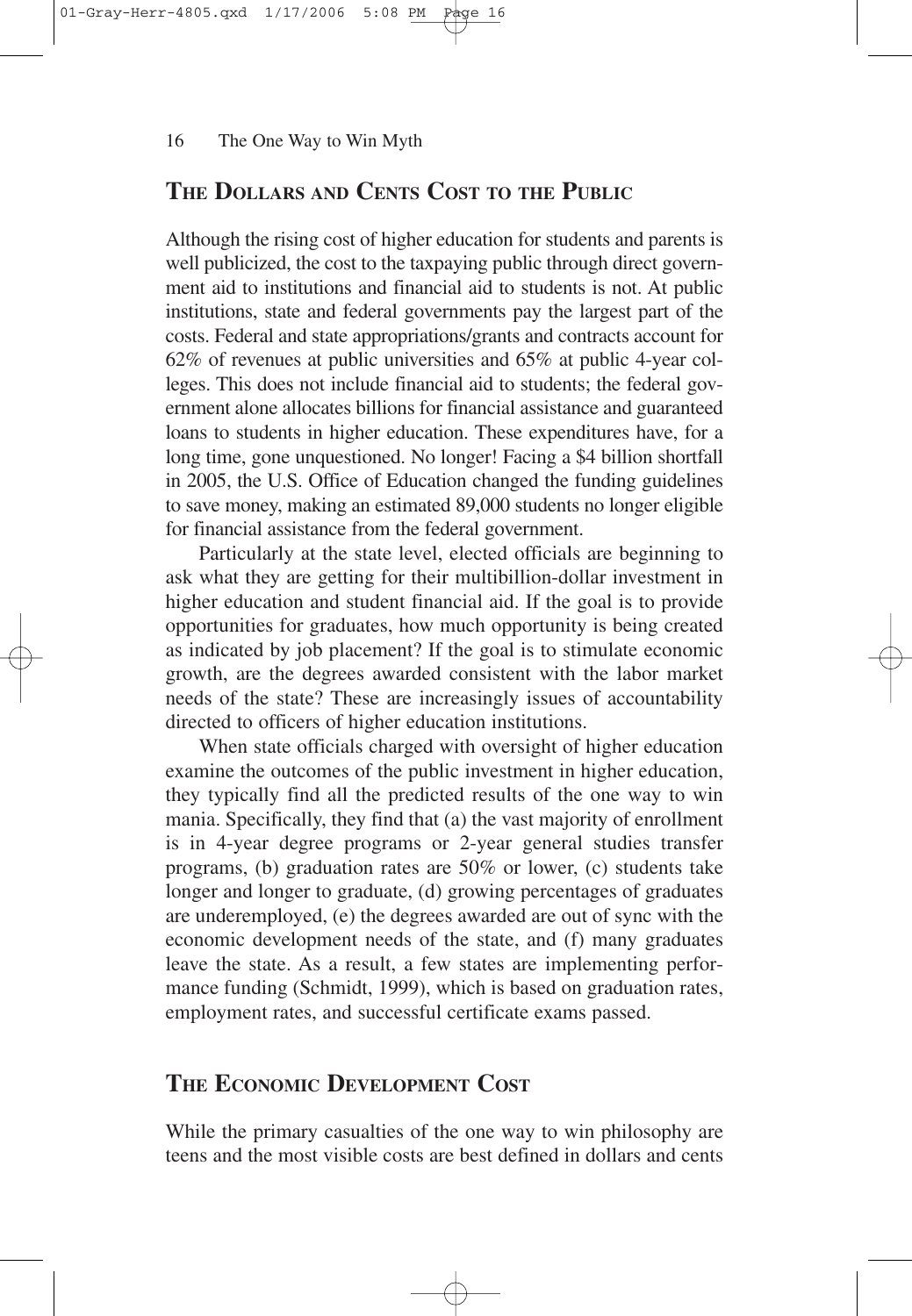$01$ -Grav

terms, there is a final, less noticeable problem. Because the one way to win message itself is contrary to labor economic demands for 4-year college graduates, it results in a surplus of young adults with degrees in nontechnical majors and in low demand and a shortage of adults with skills that are needed to grow the economy.

### **Technical Skill Shortages**

By the mid-1990s, a quiet national dilemma had developed in the United States. There is now an unprecedented shortage of skilled technicians, traditionally trained in high school CTE programs or postsecondary certificate, diploma, or associate degree programs. At the same time, there is a growing percentage of underemployed 4-year college graduates. Be it information technology, precision manufacturing, electronics production, building construction, or health care, virtually all industries that employ technical workers—workers who use mathematics and science principles to make decisions on the job—are dealing with shortages of technician-level workers. The Hudson Institute, as far back as 1997, predicted that unless this skills gap was closed, the gross domestic product could be negatively affected by as much as 5%.

At the state and local levels, it is now apparent to policy makers that economic growth in general and plant expansion and relocation in particular depend as much on the availability of a suitable labor force as on tax breaks and transportation systems. In most labor markets, companies locating to a new geographic area can usually find unskilled or semiskilled individuals who could be trained on the job in a matter of weeks, and they either bring their professional engineers with them or recruit nationally. They prefer, however, to be able to recruit technicians from the local labor market and thus choose to locate or expand where this is possible. To quote a study conducted by the Pennsylvania Economy League (1996), "A region that does not have a growing percentage of its 'non-professional' workforce trained at the postsecondary pre-baccalaureate level will face increasing difficulty attracting and keeping high valued added employment" (p. i).

The reality of such predictions is confirmed by a study of the impact of labor shortages on economic development (Passmore, Wall, & Harvey, 1996). For example, the inability of one firm to hire 30 precision machinists required it to curtail expansion plans. This curtailment, in turn, led to a direct and indirect countywide loss of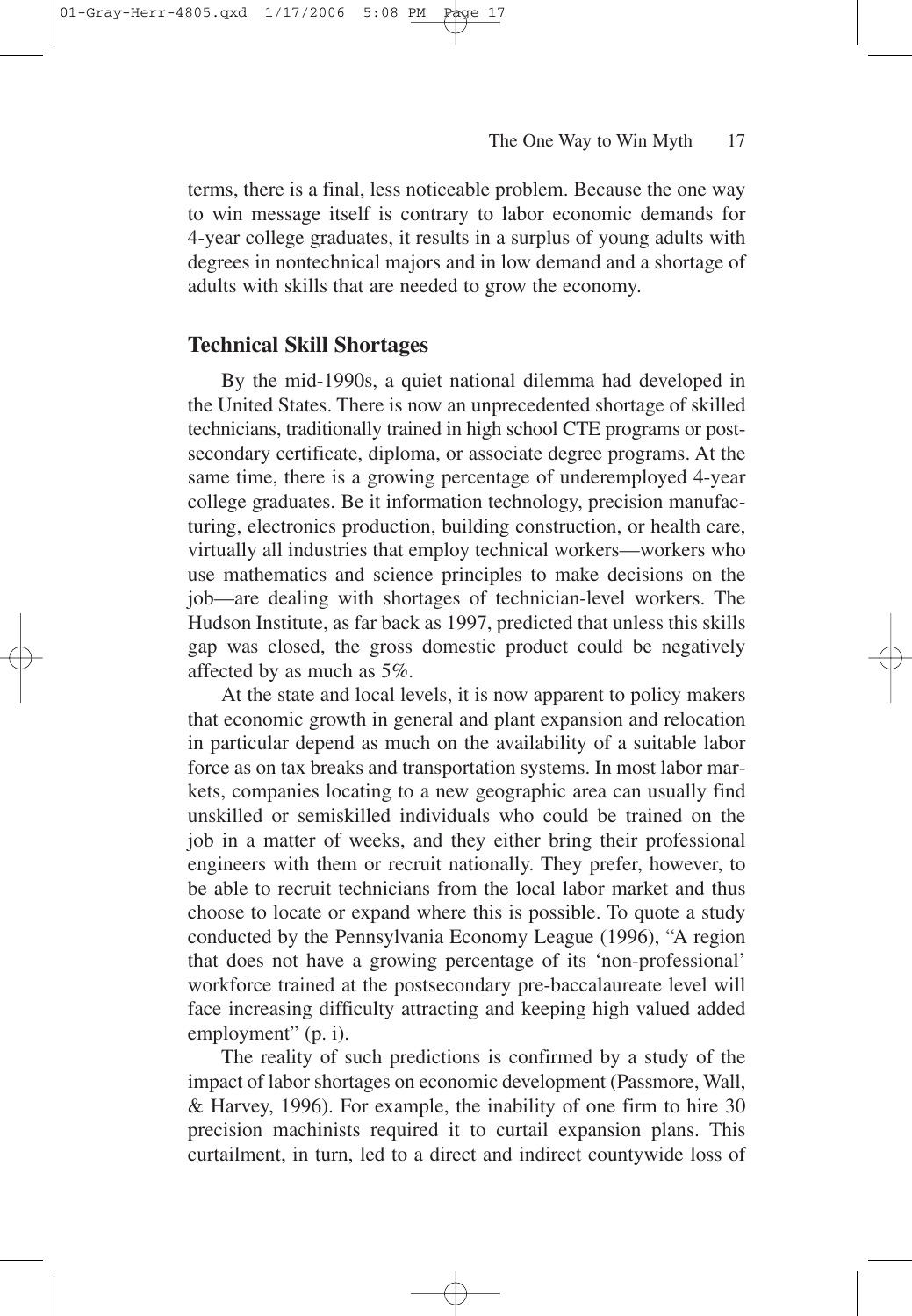\$20 million in economic output and \$3 million in tax revenue. One can find similar news reports from virtually anywhere in the country today, indicating economic losses related to the lack of workers with technician-level skills, while the nation's colleges turn out graduates with few skills in demand, forcing firms to seek workers from abroad.

### **Foreign Workers, 9/11, and Exporting of Jobs**

Unable to fill technician-level vacancies in the 1990s, employers increasingly turned to recruiting foreign-born workers and relied on the Congress to increase the number of H-1B immigration/work visas. Between 1996 and 2000, foreign-born workers made up almost half of the entire labor force growth in the United States. Of new additional jobs created by the economy during this period, foreignborn workers filled 31% of technician and 49% of precision production and craft vacancies (Mosisa, 2002). Presently, there are over a million foreign-born workers in the United States working under temporary H-1B visas. It is important to note that these workers did not take these jobs away from native-born young adults; our kids simply did not have the skills needed. Many had degrees, and few had skills.

The reliance on foreign-born workers became increasingly problematic after the terrorist attacks on September 11, 2001. The Congress is now much less willing to grant H-1B visas, and foreignborn workers are less willing to come to the United States. Importantly, employers faced with technician-level labor shortages in the domestic labor market firms have three choices: turn work away, try to get a special visa to enable them to recruit non-native-born workers, or move operations overseas where a trained and willing labor force exists. The reality is that if firms cannot find skilled technicians in the domestic labor market and are no longer able to rely on foreign-born workers coming to the United States, they will likely move operations abroad.

Predictably, the schools, both high schools and colleges, are the first to be blamed for this situation. A common charge is that skilledlabor shortages are somehow related to insufficient math and science course-taking and achievement in the U.S. high schools. But data suggest that the average high school student takes more math and science than ever before, and most high schools now offer math and science courses that were previously available only in college.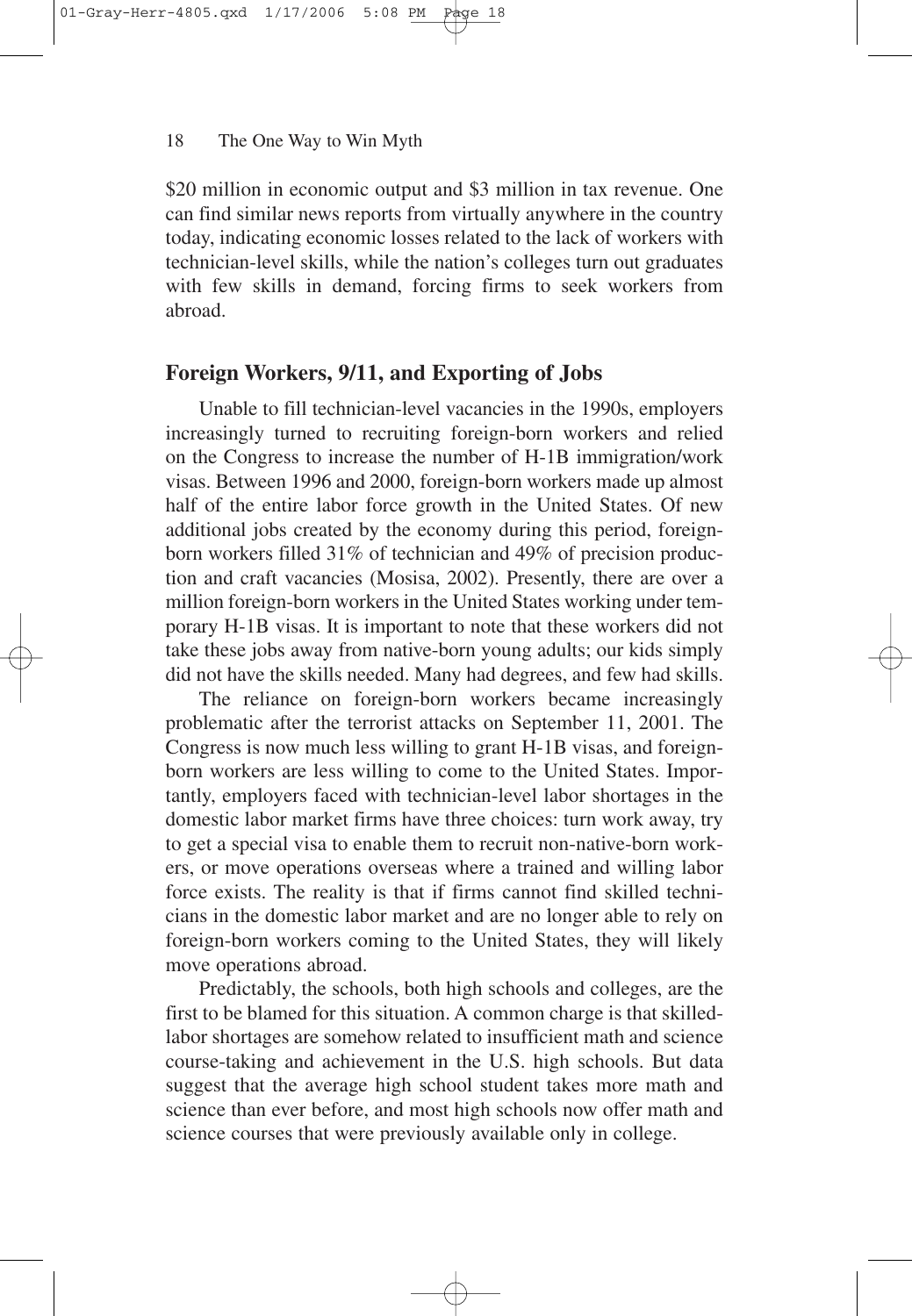We would suggest a little different explanation for technical-skill shortages. The problem is not that students are not taking enough math and science; the problem is the one way to win message. The shortage of technicians may be ascribed to the simple reality that, among those with the necessary talent, few are interested, or they are discouraged by the one way to win message from pursuing pre-baccalaureate technical occupations. Statistics regarding college enrollment patterns and intended majors of incoming freshmen confirm this view; less than 2% indicate any interest in technician-level occupations.

The shortage of technicians trained at the pre-baccalaureate level will not disappear until the nation's youths choose to pursue careers in areas of high technical demand. In the United States, the government has neither the power nor the will to mandate these decisions. It is up to the individual. The only hope is that teens will make better choices when they are better informed, when the myth of the one way to win mentality is exposed, and when technical education becomes valued by adults they look to for advice and by their nation's leaders. The purpose of this book is to assist those who would take on such a task.

### **SECTION III**

### *The Argument for Creating Other Ways to Win*

From experience (this is the third edition of this book), it seems wise to summarize the other ways to win theme lest there be some confusion about what is being argued and not argued. This is not an anti–higher education or college-bashing book; the intent is to document that there are alternatives to baccalaureate education, alternatives that make a lot more sense for some teens. The following five points summarize this argument.

1. The one way to win paradigm, the message that the best hope for future economic security lies in getting a 4-year college degree that guarantees a high-paying career in the professional ranks, is not just false; it is destructive to many kids, particularly those in the academic middle of their high school class. Those who preach the one way to win mantra may have good intentions, but they set the majority of teens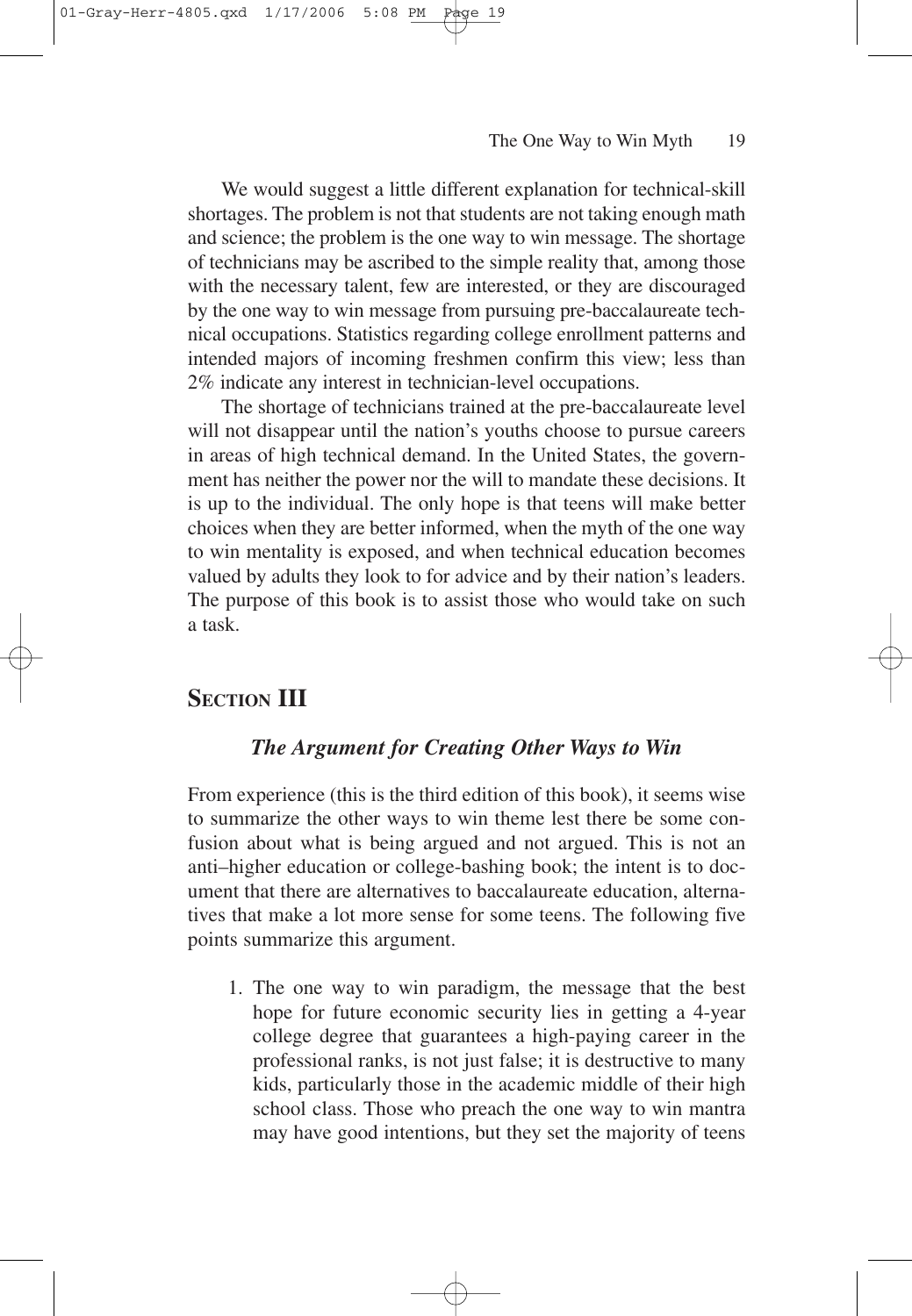up for failure. Most teens either fail to graduate or, if they do, fail to find commensurate employment and end up in jobs they themselves report have limited prospects and do not require a baccalaureate degree.

- 2. There are other ways to win—ways that do not require a 4-year college degree, ways that result in salaries comparable to those earned by university graduates, and ways that actually provide more net opportunity, particularly for those in the academic middle.
- 3. All students should go on to some form of post–high school education or training but only (a) when and (b) if they can benefit from the experience. Postsecondary training includes 4-year baccalaureate education but also pre-baccalaureate technical education at the certificate, diploma, and associate degree level, as well as other occupational training opportunities such as formal apprenticeship programs and the military. The "go-to-college" message here is a qualified one. First, many teens are not ready right after high school to leave home and go to college, and many are not adequately prepared or occupationally focused to succeed. Second, some teens simply are not intellectually or emotionally equipped to do legitimate college-level academic work at the baccalaureate or any other level and never will be. Present educational policy seems to deny they exist. Yet we all know that not only do they exist, but they also exist in significant numbers, and they deserve some attention from their school and their country.
- 4. High schools have as much responsibility to teens who are at risk of dropping out of high school and those who want to go to immediately to work after graduation as they do to those who are bound for 4-year college. Those who have a pejorative attitude toward teens who do something other than pursue a 4-year college degree should rethink this prejudice; it is just plain wrong, it is unethical, and it is destructive. These kids (a) are the majority and (b) are just as deserving as the academically blessed.
- 5. The traditional academic program of study alone is not likely to serve well those in the academic middle who, after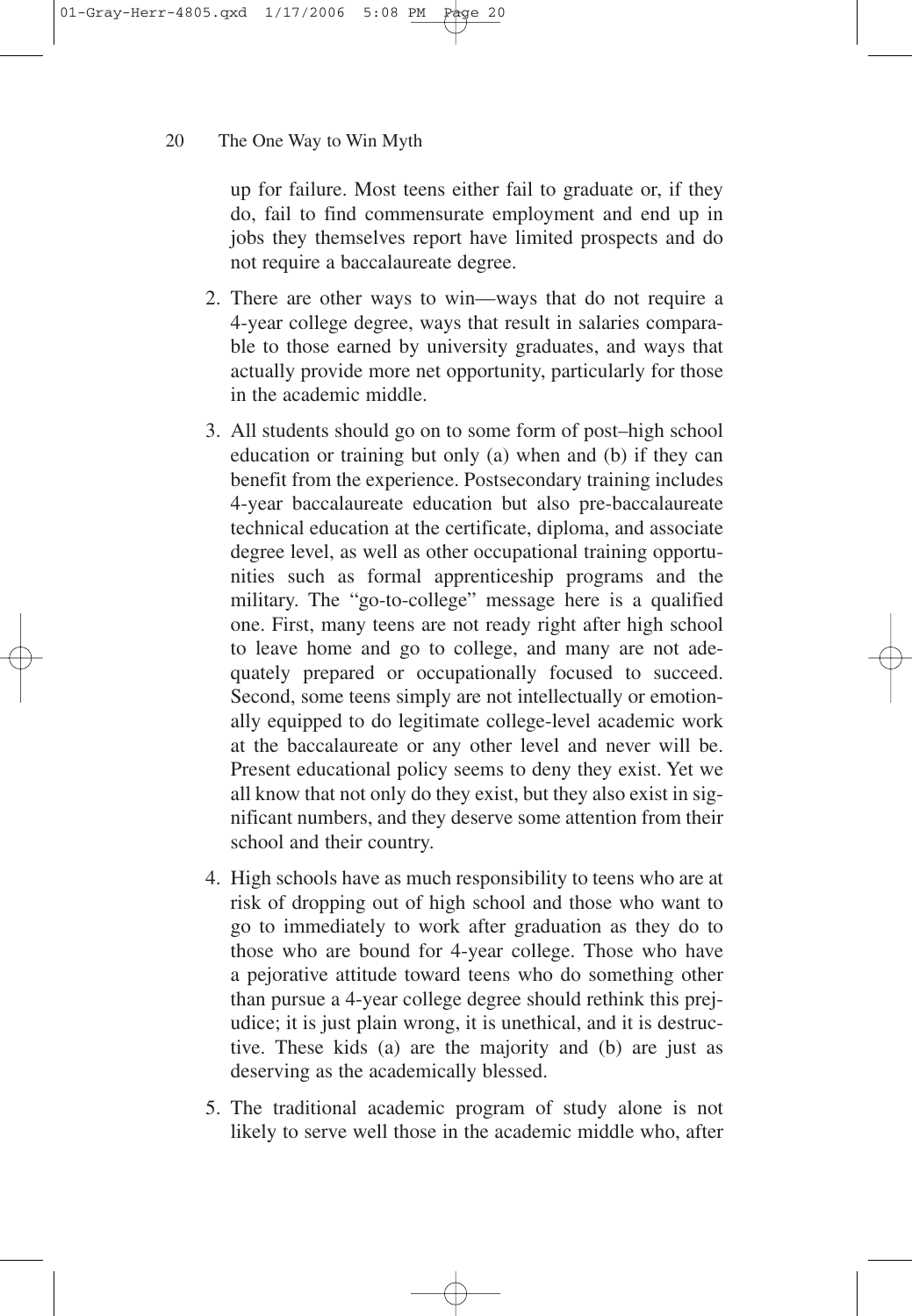graduation, go to work, pre-baccalaureate technical education, or some other form of postsecondary occupational education. If anything, academic courses alone will increase the dropout rate in most schools. Leaving no child behind in today's high schools requires alternatives for teens with different ambitions and talents, and alternative transitional pathways to prepare teens for other ways to win.

These are the five points that are the basis for what follows. We have argued in this chapter that many of today's graduating high school seniors, particularly those from the academic middle, are seriously adrift. They have been led to believe that a baccalaureate degree will lead to a career in the professions and is the only way to ensure future economic security and status. This mentality, in turn, has fueled baccalaureate mania: the unfounded faith in that the economic return from a 4-year degree is guaranteed. This one way to win paradigm is a myth, but it is not benign: it has significant costs to the country and to its youths. Most devastating, it has caused many youths to give up hope. This one way to win mantra is blight on the nation. Like any affliction, its pathology must be understood before a cure can be developed. This analysis is the purpose of Chapter 2.

However, should there still be any doubt about the problems caused by the one way to win mantra, this chapter ends by relating a true story of one young man and the one way to win doctrine.

### **A CASE STUDY**

01-Gray-Herr-4805.qxd 1/17/2006 5:08 PM Page 21

### *Keith and the College Game*

Keith was 17. His high school academic record was mediocre at best; at the time of the interview, he was not certain he had enough credits to be officially called a senior. His principal ambition at the time was to obtain his driver's license, but he lacked the academic skills and ability to pass the "rules of the road" part of the driver's test, which he had failed several times.

During the interview with his counselor, he was asked about his postgraduation plans. The counselor expected a reply about the need to find full-time employment; instead, Keith said, "I haven't decided